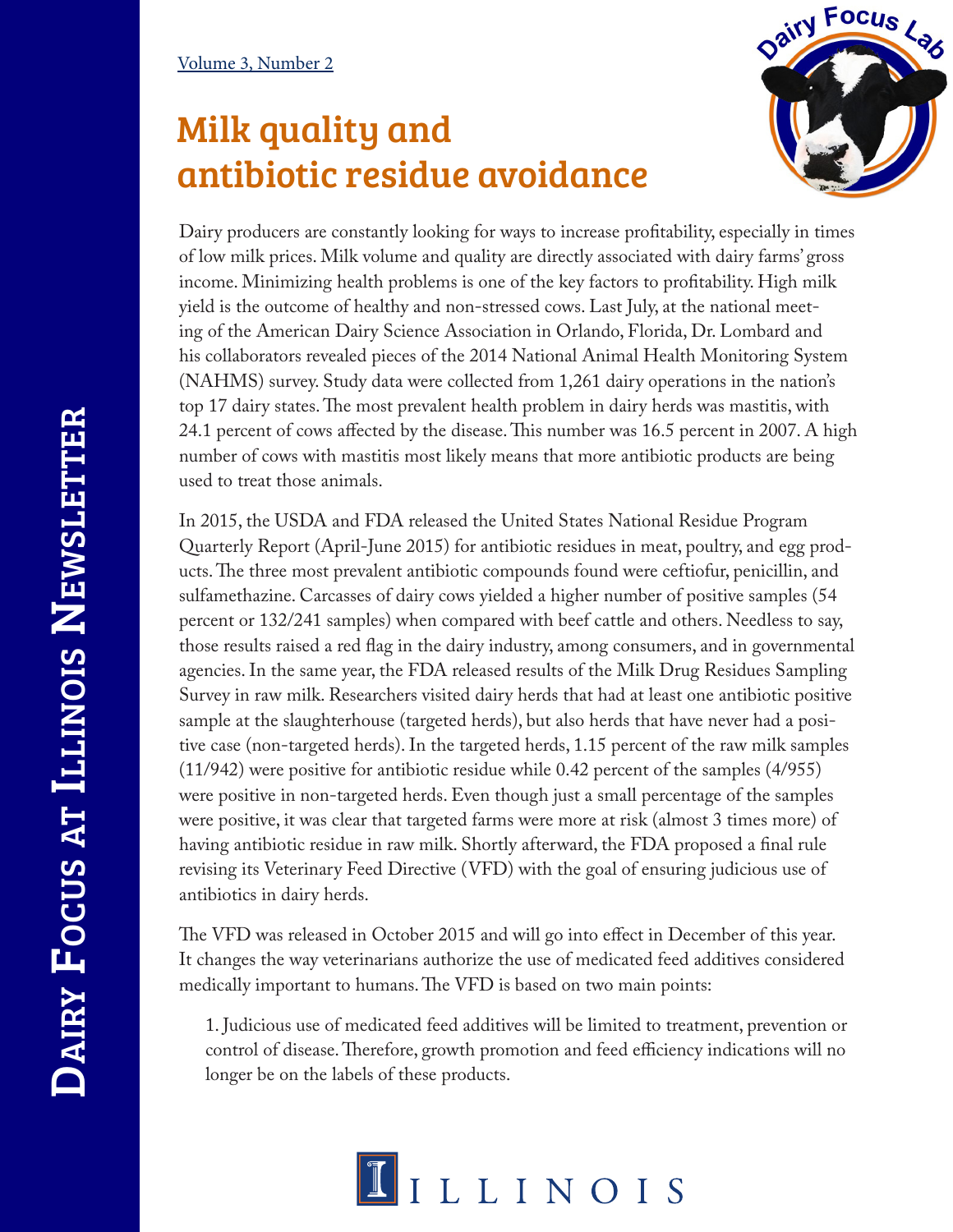2. Use of these products will require a valid Veterinary Client Patient Relationship (VCPR), and the veterinarian must write a VFD form enabling the producer to use these products.

An example of how the VFD might impact your farm is the utilization of medicated milk replacers. Producers must use these products only for the duration approved on the label and not for continuous use in feeding. Dairy producers should talk to their veterinarians and establish a plan before December 2016. We know that one of the best ways to prevent the use of antibiotics in the herd is to reduce the number of mastitis cases.

Mastitis is the inflammation of the mammary gland and can be diagnosed by different methods. Clinical mastitis is usually diagnosed when farmers see altered milk (flakes) in the milking parlor when performing forestripping, or after milking when looking at the milk filter of the milking equipment. Subclinical mastitis can be diagnosed by sending a milk sample to the laboratory so that the amount of somatic cells (white blood cells) in the milk can be counted (SCC; somatic cell count). The National Mastitis Council (NMC) suggests that milk samples with a result of 200,000 somatic cells/mL of milk (linear score = 4) or higher indicate that the cow is trying to defend herself against a pathogen (usually bacteria) and therefore has mastitis. The SCC contribution from all cows in the herd can be easily accessed by the bulk tank SCC. According to the 2014 NAHMS survey, dairy farmers have been improving their milk quality in recent years, since bulk tank SCC dropped from 300,000 cells/mL in 1996 to 200,000 in 2014. It is important to remember that bulk tank SCC has been associated with antibiotic residue.

Studies conducted by the University of Wisconsin and others have shown that herds with high SCC are at increased risk for antibiotic residue violations. Wisconsin dairy herds with SCC greater than 700,000 cells/mL had seven times more chances of having antibiotic residue violations when compared with dairy herds with less than 251,000 cells/mL. Researchers stressed that most dairy farms do an excellent job of preventing antibiotic residues in milk. The lesson to be learned here is that low SCC (meaning lower prevalence of mastitis) is a critical control point for antibiotic residues violation.

In order for mastitis to occur, the microorganisms have to reach the interior of the mammary gland. How does that happen? Remember, bacteria don't jump or run. First, they need to colonize the skin of the teat. Infection usually occurs when the bacteria that are colonizing the teat are "flushed" or "pushed" into the mammary gland through the teat sphincter (orifice in the end of the teat). This process usually occurs at the beginning or end of the milk procedure due to milk reflux caused by air entry in the system when liners are not well adjusted to the teat of the cow. This is why it is so important to have clean udders at the milking parlor; it makes the job of the milkers to deliver a clean teat much easier.

Dairy herds have different milking procedures. Regardless of the milking procedure your farm adopts, you should make sure that all cows are being milked under the three most important conditions: Cows need to be milked with clean, stimulated and dry teats (**Figure 1**).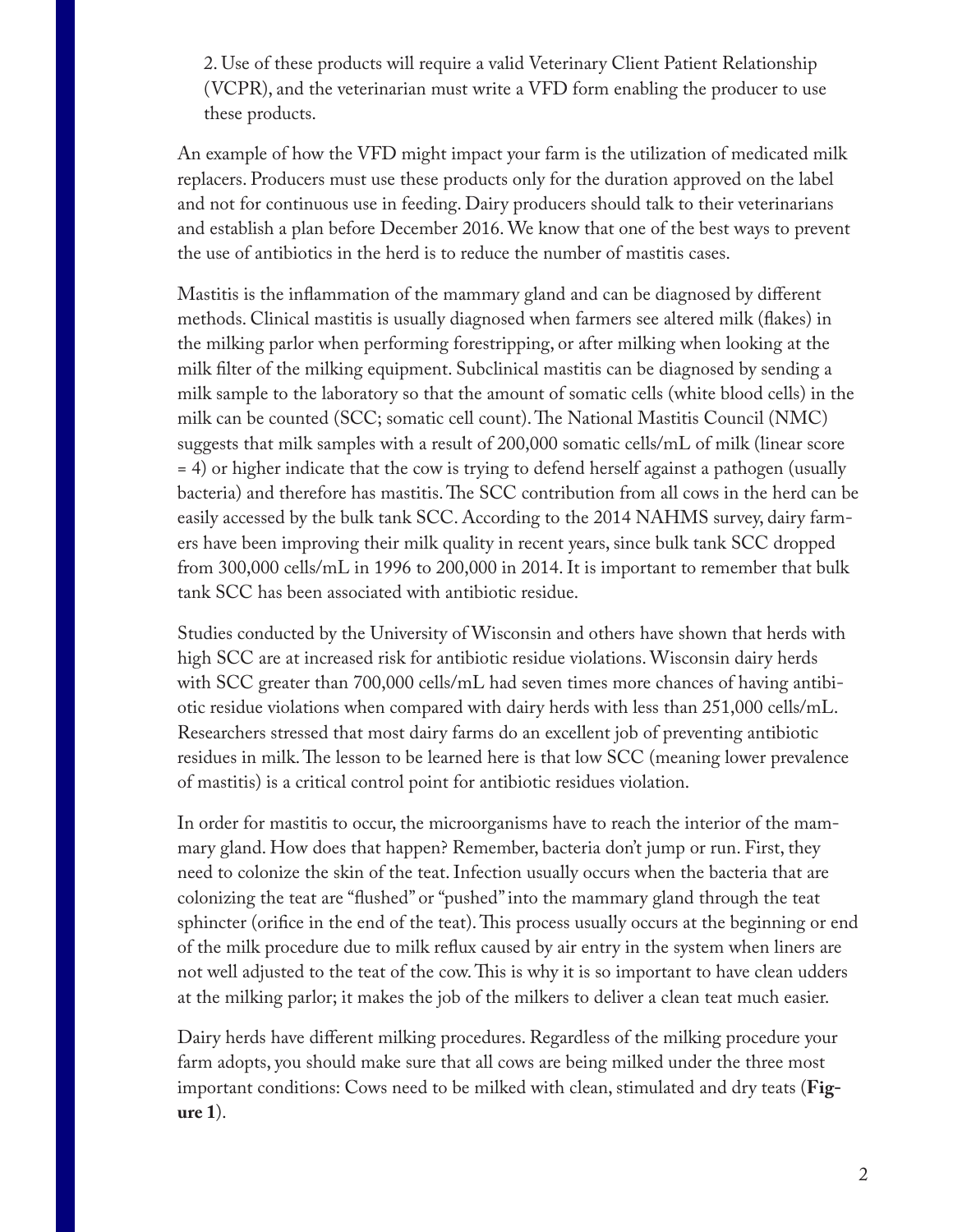

Figure 1. The three most important conditions for milking: clean, dry, and stimulated teats

Mastitis prevention is a team effort and therefore extra work should be done to ensure that every member of the team gets the same message. For example, people have different impressions and opinions of what is a clean and dry teat. Improving communication in the milking parlor will reduce or eliminate variation. One way to do so is to is by scoring teats for cleanliness and dryness. Pass a swab or clean dry paper along the teat end just after preparing the cow and just before attaching the unit to the cow. If the swab has residues of pre-dip or organic material (dirt) you would give that teat (quarter) a score of three (3). If the swab has no residue you would give that teat a score of zero (0). You should not have more than 20 percent of teats with score 3. Make sure to evaluate 10 percent of the cows in a pen or at least 15 cows to get a representative sample. Show the results to your milkers and explain the difference between "clean and dry" and "dirty and wet". By doing that, you will help your milkers ensure that the end of the teat is not contaminated with bacteria and therefore will prevent new infections (mastitis).

What is the mastitis prevalence in your herd? Are you reaching your goals? By sending monthly individual milk samples from your cows to the lab for SCC screening you can easily answer that question. **Figure 2** shows a representation of the SCC (linear score) of your cows (filled circles) this month (y axis) and last month (x axis). (A video showing how to generate such a report using Dairy Comp 305 or PCDart is available from our YouTube channel at https://www.youtube.com/watch?v=u5jB2PggdkY)

You can see that one cow had a low SCC last month, but this month had a high SCC; we will classify her as having a new infection. Cows that had a high SCC in both months (five in this example) have chronic infections. Healthy cows (two in this example) never had high SCC, and cured cows (two in this example) will be the ones that had lower SCC this month when compared with the SCC for the previous month. The table in the figure shows you the percentage of your cows per quadrant. Most dairy management software can make the reports automatically for you. With these numbers in hand it is time to check if you are achieving your goals (see "Take Home Message", below). It is vital for antibiotic residue avoidance and low SCC (low mastitis) that you consult with your veterinarian for a comprehensive and successful milk quality program.